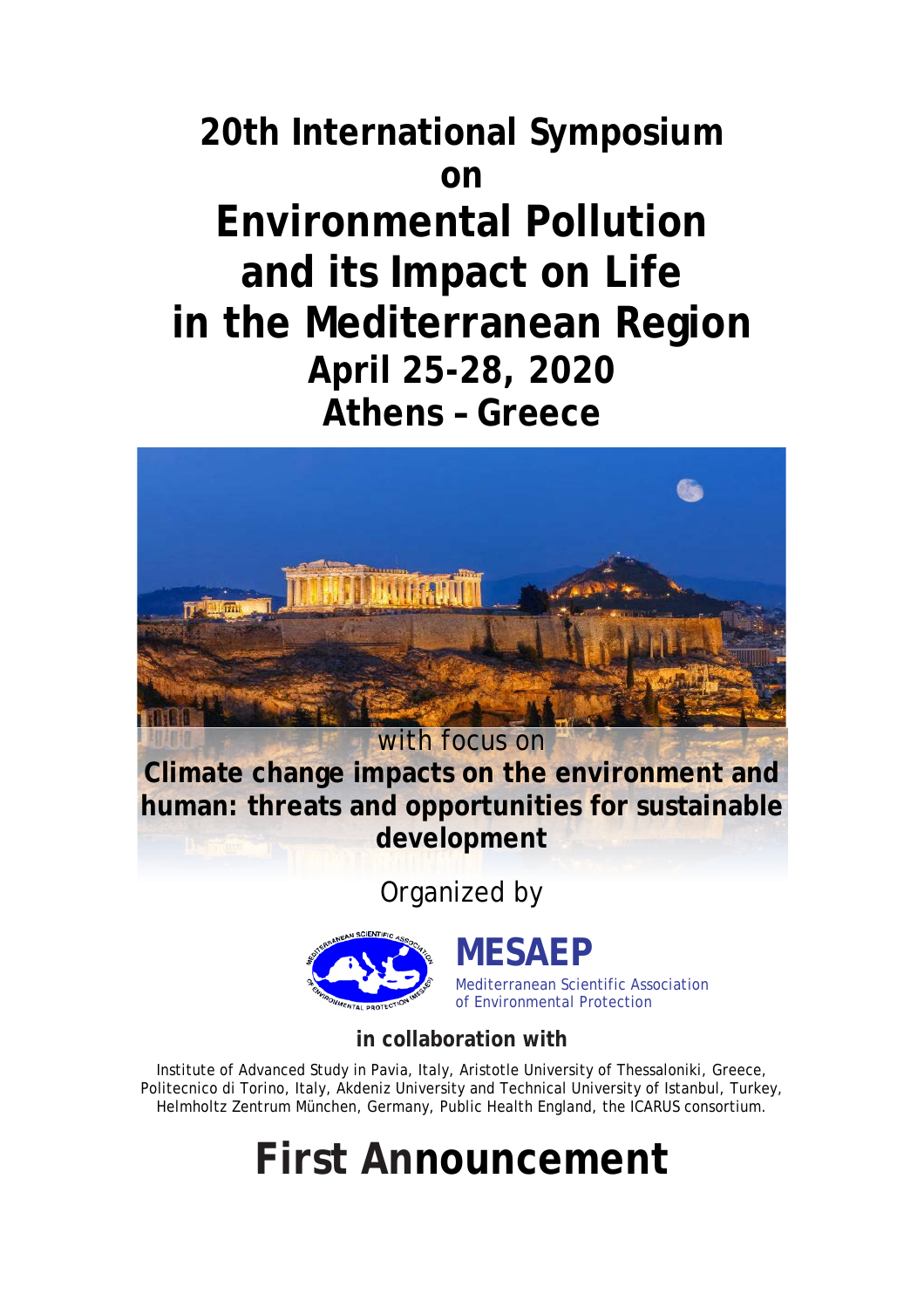Previous symposia were held in Athens, Greece (1981), Crete, Greece (1983), Istanbul, Turkey (1985), Kavala, Greece (1987), Blanes, Spain (1989), Como, Italy (1991), Antibes, France (1993), Rhodes, Greece (1995), Sorrento, Italy (1997), Alicante, Spain (1999), Limassol, Cyprus (2001), Antalya, Turkey (2003), Thessaloniki, Greece (2005), Seville, Spain (2007), Bari, Italy (2009), Ioannina, Greece (2011), Istanbul, Turkey (2013), Crete, Greece (2015), Rome, Italy (2017).

The Executive Committee of MESAEP has the pleasure to present a warm invitation to all MESAEP members, friends and interested scientists to attend the 20th International MESAEP Symposium that will be held in Athens at the Zappeion Megaron, Greece from April 25 to 28, 2020.

## OBJECTIVES

The objectives of the symposium are to offer opportunities for scientists of different countries to:

- exchange recent results related to environmental pollution processes and their effects on sustainable management of natural resources, public health, well-being and the economy in the Mediterranean region
- discuss current scientific, technological and legal issues to avoid or reduce the degradation of the Mediterranean environment
- provide suggestions and recommendations to regulatory authorities and policy makers on environmental quality and safety in the Mediterranean and other neighbouring countries.

#### MAIN SUBJECTS

The General Theme of the Conference is:

"**Climate change impacts on environment and human: threats and opportunities for sustainable development**"

This overarching theme will be dealt with in sessions focusing on the following specific topics:

- 1. Direct and indirect impacts of climate change
- 2. Sustainable natural resources and waste management
- 3. Environmental health and well-being
- 4. Climate change mitigation and air pollution abatement: smart, green and healthy cities
- 5. Indoor and outdoor air pollution
- 6. Water and soil pollution and control including microplastics
- 7. Ecotoxicity and biodiversity
- 8. Energy, environment and sustainability
- 9. Environmental economics, policy and education
- 10. Numerical methods for environmental assessment
- 11. New and emerging technologies for environmental and health applications

#### *Panel discussion: Climate change impacts in the Mediterranean area*

The above topics will be addressed in interdisciplinary sessions, bringing together different aspects of sustainability science, technology, policy and education.

#### ORAL AND POSTER PRESENTATIONS

The program of the symposium will include plenary and keynote lectures, and voluntary oral and poster presentations. Selected posters will be presented in short (5-minute) oral sessions in full audience (Rapid Fire sessions). All presentations (oral and posters) should be in English.

## PAPERS PUBLICATION and ABSTRACT SUBMISSION

For both oral and poster contributions, a one-page abstract should be submitted through the abstract submission system <http://www.abstractagent.com/mesaep2020/> **not later than January 15, 2020**. Authors will be notified on **acceptance** and on the **form of presentation** of their contribution **by February 15, 2020.**

The book of abstracts will be distributed on electronic media to all participants upon registration at the Symposium. Poster or oral presentations will be accepted if at least one of the authors is registered and present at the symposium. All papers presented at the symposium will be eligible,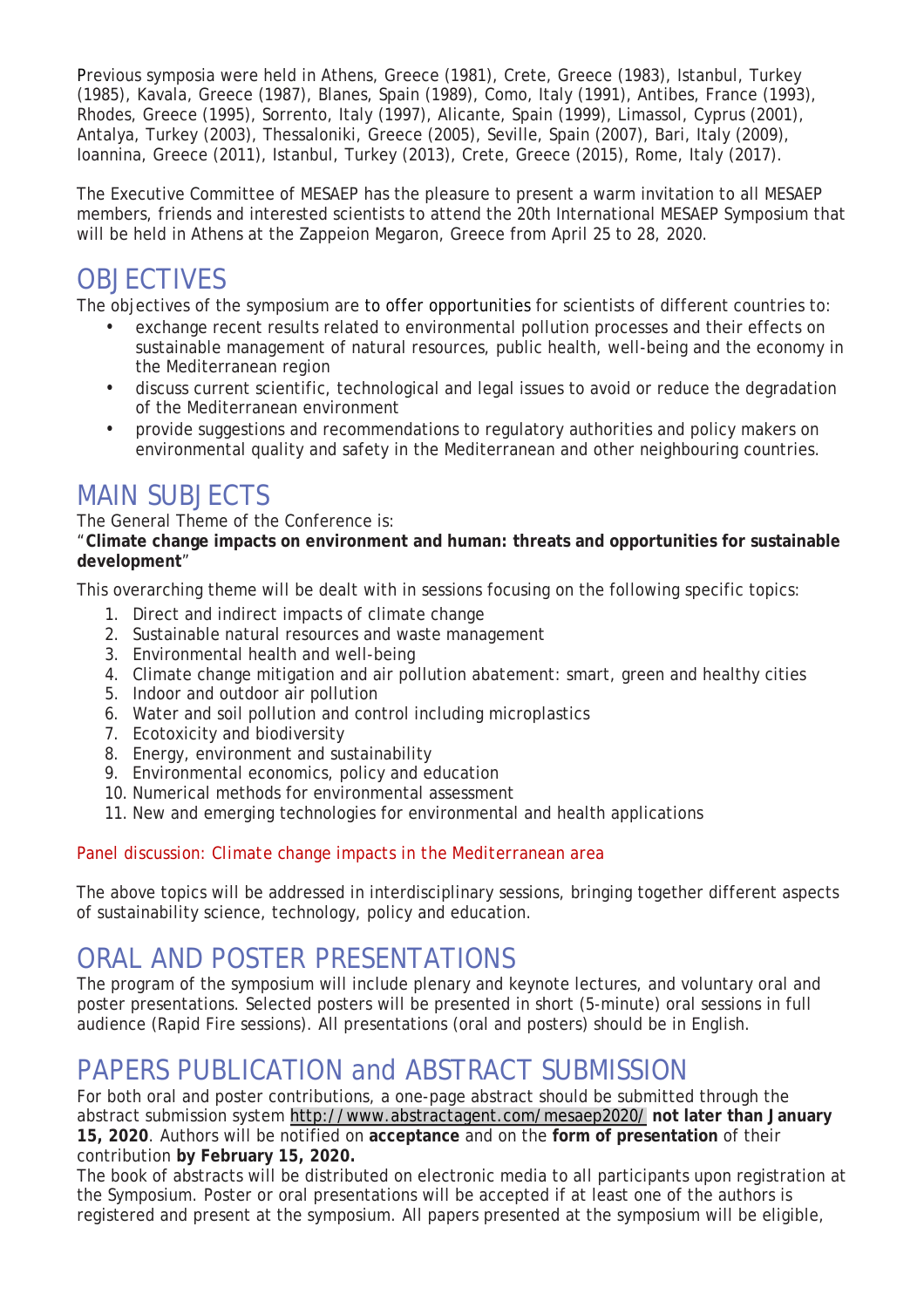upon refereeing, for publication in a special issue of the peer reviewed international journal FRESENIUS ENVIRONMENTAL BULLETIN (FEB), the official journal of MESAEP and Environmental Research, a prime publication of Elsevier.

#### SPECIAL EVENTS

- Welcome cocktail
- General Assembly of MESAEP
- Gala Dinner
- Social and cultural excursion

#### REGISTRATION

Symposium participants may register before or at the Symposium. Prior to the conference please use the on-line registration form on the homepage of MESAEP for registration. This is the preferred registration option. Alternatively, you may register on site upon your arrival at the Symposium.

|                           | <b>Early Registration</b><br>(€) | <b>Late Registration</b><br>(€) |
|---------------------------|----------------------------------|---------------------------------|
| <b>MESAEP Members</b>     | 150                              | 200                             |
| Special fee*              | 100                              | 150                             |
| <b>Non-MESAEP members</b> | 250                              | 300                             |
| Special fee*              | 150                              | 200                             |
| <b>Students</b>           | 100                              | 125                             |
| Special fee*              | 75                               | 100                             |
| Accompanying person       | 75                               | 100                             |
| <b>MESAEP</b> membership  | 40 (per year)                    |                                 |

## REGISTRATION FEES

\* *This fee is applicable only to delegates residing in countries classified as lower middle-income by the World Bank. Please check the classification of your country in the* [relevant](http://data.worldbank.org/country) list*.*

The registration fee includes the final program, the book of abstracts in electronic format, access to the hospitality desk, coffee and refreshments during the symposium, the welcome cocktail and official dinner and the certificate of participation (on request). Other social and cultural events are not included. Accompanying guests will be entitled to the welcome cocktail and official dinner. Undergraduate and graduate students can register at a reduced fee if they provide a formal letter certifying their student identity from their academic institution.

#### ROADMAP TO THE SYMPOSIUM

| January 15, 2020  | Abstract submission deadline                                 |
|-------------------|--------------------------------------------------------------|
| February 15, 2020 | Notice to Authors on the acceptance and form of presentation |
| March 31, 2020    | Deadline for payment of early registration fee               |
| April 25, 2020    | Symposium opening, on-site registration.                     |
| July 31, 2020     | Submission of full papers for publication                    |

#### SUPPORT TO YOUNG SCIENTISTS

In memory of Dr. Manos Lahaniatis, founding member and past president of MESAEP, the association established one (1) scholarship to support a young scientist in his/her first year of post-graduate studies. The scholarship will be awarded during the 20<sup>h</sup> Symposium of MESAEP. The "Dr. Emmanuel Lahaniatis Scholarship" is a €5,000 non-renewable award and is intended to support young scientists in pursuit of graduate education. To qualify, the applicant must:

- $\triangle$  be a graduate student with University B.Sc. degree
- $\div$  be up to 30 years of age
- \* have already applied for an M.Sc. or PhD Program in the general area of "Environmental and Life sciences"
- $\div$  be a national or resident of a country of the Mediterranean Region.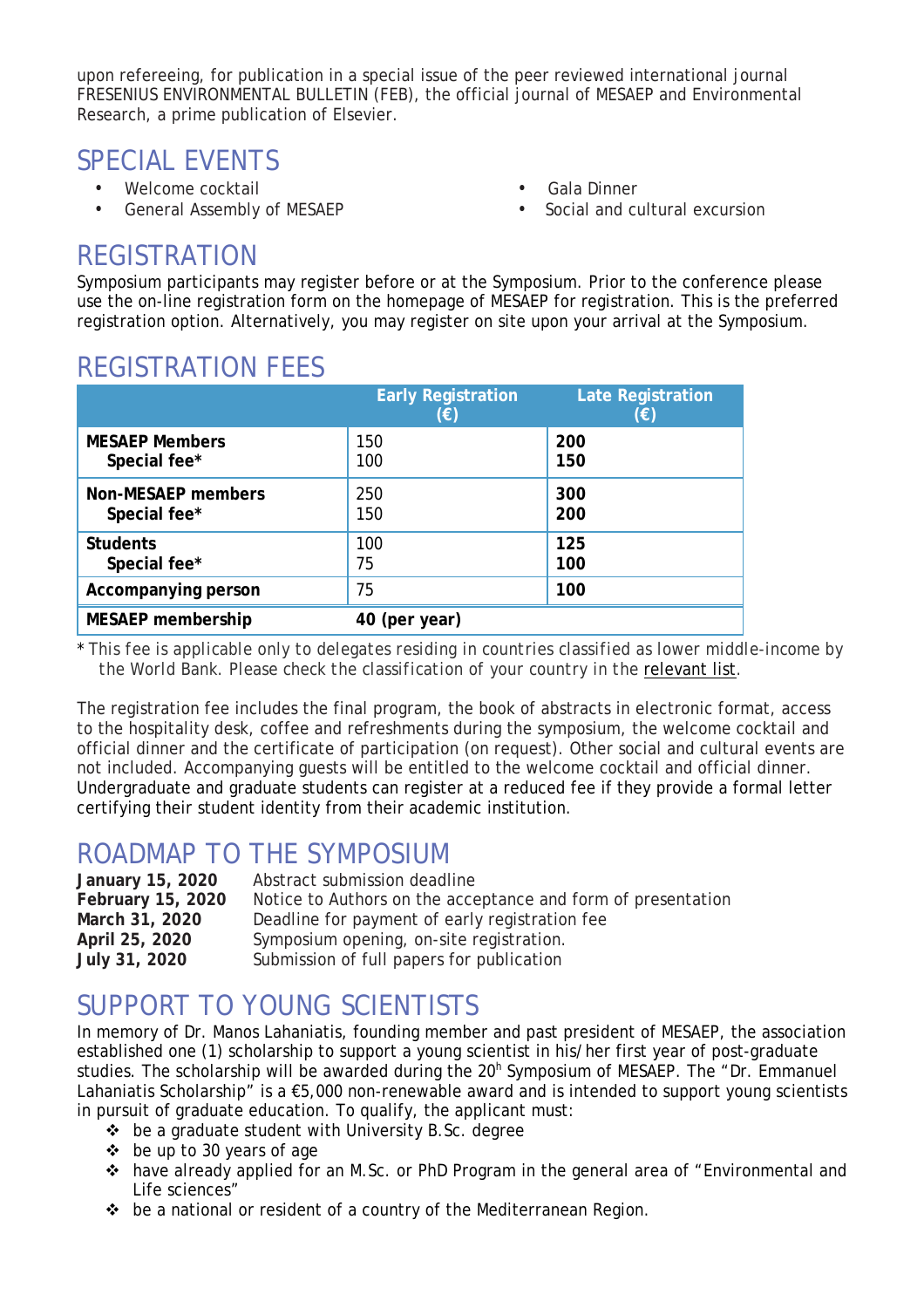The applicants should fill out and send the application form existing in the MESAEP website (http://www.mesaep.org) along with a short CV and their B.Sc. degree.

Applicants should send their applications **by the end of February 2020** at **mesaep2020@gmail.com**.

A Selection Committee of past MESAEP presidents will be appointed to review the applications.

#### SYMPOSIUM LOCATION

The Symposium will take place at the premises of Zappeion Megaron in Athens, Greece. The 2nd circular will include more details on the venue and the facilities available to participants.

#### ACCOMODATION

The 2nd circular will include detailed information on hotel reservation and transportation.

#### VISA

Visa is required for some countries. Please check with the Greek Consulates or the official representatives of the Hellenic Republic in your country. No visa is required for European citizens.

#### **FELLOWSHIPS**

A limited number of fellowships up to 500 EUR will be available for young scientists from Balkan, Mediterranean, Asian and African countries upon specific request, and on the basis of their CV and the scientific quality of the paper submitted.

#### INFORMATION AND CONTACTS

Prof. Denis A. Sarigiannis President of MESAEP Department of Chemical Engineering Aristotle University of Thessaloniki University Campus 54124 Thessaloniki-Greece Tel.: +30-2310-994562 e-mail: denis@eng.auth.gr

#### Links

- 
- $\cdot$  Fresenius Environmental Bulletin:

Denis Sarigiannis (GR) (Chair) Dimitrios Kotzias (GR) Spyros Karakitsios (GR) Dursun Seker (TR) and Alberto Gotti (IT) Massimo Zucchetti (IT) and in the Ilias Frydas (GR) Spyros Karakitsios (GR) Nafsika Papaioannou (GR) Alberto Gotti (IT) Marianthi Kermenidou (GR) Florentina Villanueva (ES) Ioannis Petridis (GR) Laura Mancini (IT) Marco Persico (IT) Sani Dimitroulopoulou (UK) Ramin Rezaee (IR)

Dr. Spyros Karakitsios Secretary General of MESAEP Department of Chemical Engineering Aristotle University of Thessaloniki University Campus 54124 Thessaloniki - Greece Tel.: +30 2310 996225 e-mail: spyros@eng.auth.gr

• Homepage of Mesaep: [http://www.mesaep.org](http://www.mesaep.org/)<br>• Fresenius Environmental Bulletin: http://www.psp-parlar.de

# Steering Committee Organizing Committee

Jaideep Visave (IN) Antonios Stratidakis (GR) Venetia Kokaraki (GR) Vazha Dzhedzheia (RUS) Katerina Gabriel (GR) Vasilika Nanushi (AL)

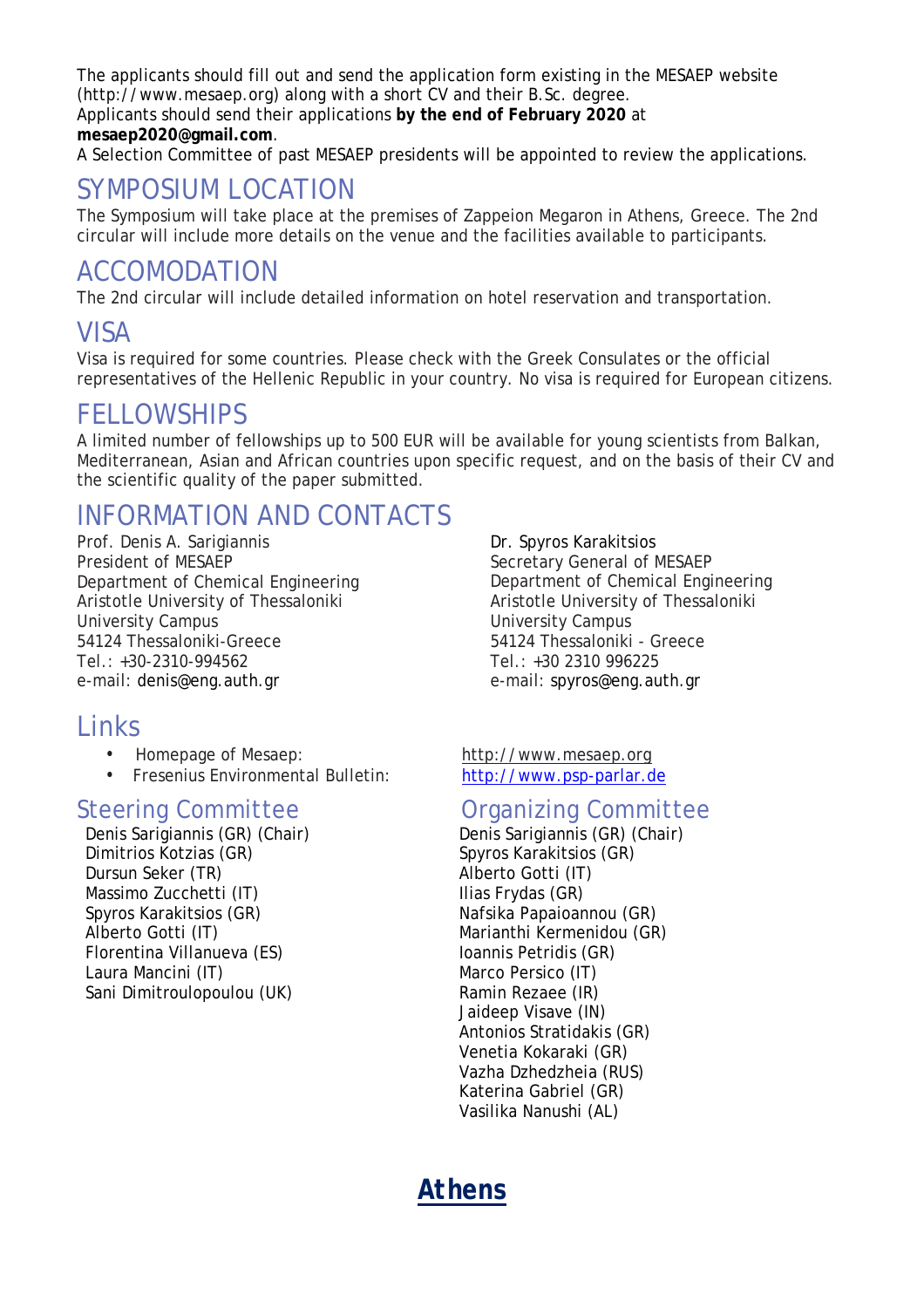

Athens is the capital of Greece and of the Attika region. Athens is one of the world's oldest cities, with its recorded history spanning over 3,400 years and its earliest human presence starting somewhere between the 11th and 7th millennium BC.

Athens is a center for the arts, learning and philosophy, home of Plato's Academy and Aristotle's Lyceum and it is widely referred to as the cradle of Western civilization and the birthplace of democracy. In modern times, Athens is a large cosmopolitan metropolis and central to economic, financial, industrial, maritime, political and cultural life in Greece.

Athens is a global city and one of the biggest economic centres in southeastern Europe. It has a large financial sector, and its port Piraeus is both the largest passenger port in Europe, and the second largest in the world.

The Municipality of Athens (also City of Athens) had a population of 664,046 within its administrative limits, and a land area of 38.96  $km^2$ . The urban area of Athens (Greater Athens and Greater Piraeus) extends beyond its administrative municipal city limits, with a population of 3,090,508 (in 2011) over an area of 412 km<sup>2</sup>.



#### *Athens attractions*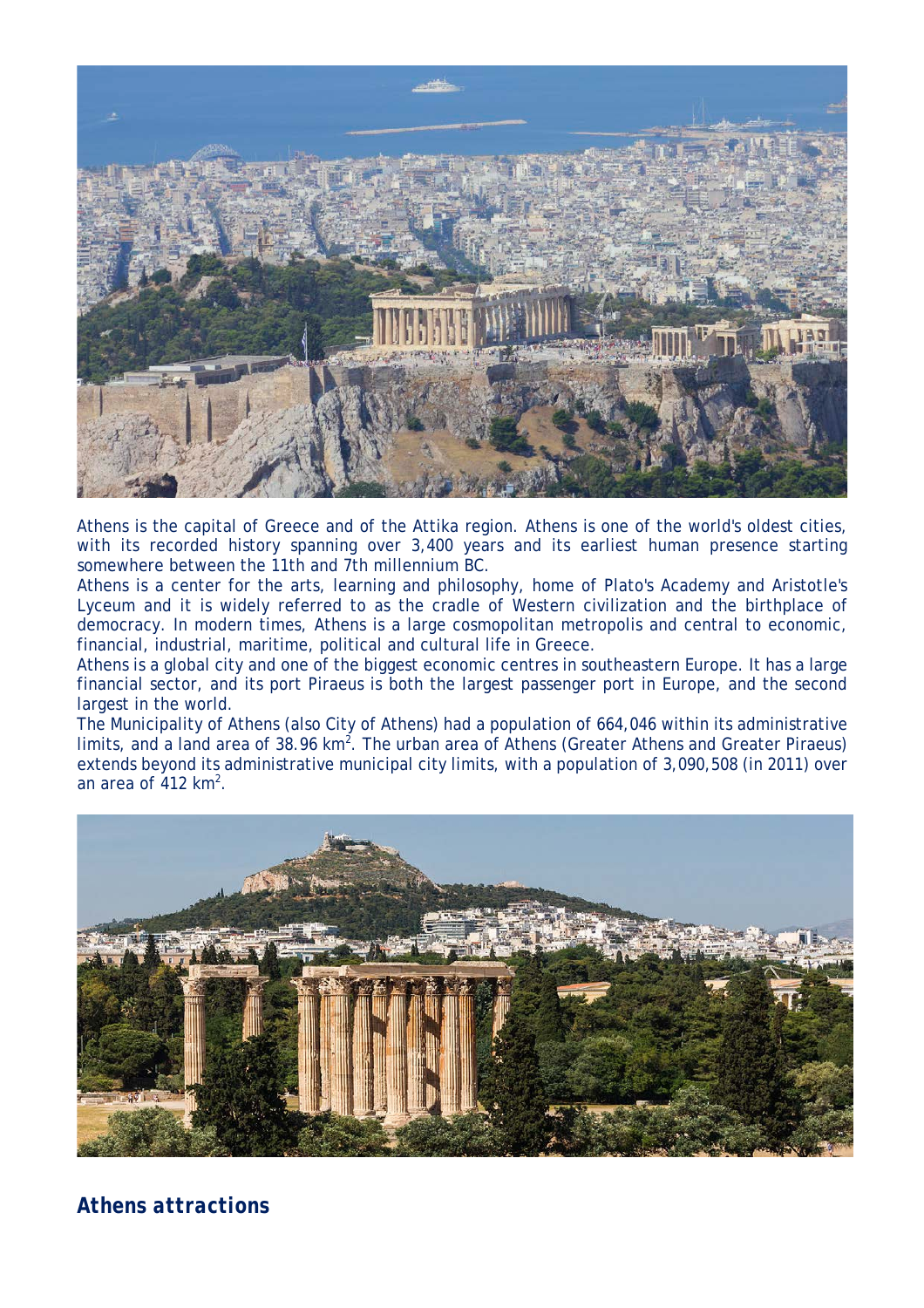The heritage of the classical era is still evident in the city, represented by ancient monuments and works of art, the most famous of all being the Parthenon, considered a key landmark of early Western civilization. The city also retains Roman and Byzantine monuments, as well as a smaller number of Ottoman monuments. Athens is home to two UNESCO World Heritage Sites, the Acropolis of Athens and the medieval Daphni Monastery.

Landmarks of the modern era, dating back to the establishment of Athens as the capital of the independent Greek state in 1834, include the Hellenic Parliament and the so-called "architectural trilogy of Athens", consisting of the National Library of Greece, the National and Kapodistrian University of Athens and the Academy of Athens.

Athens is also home to several museums and cultural institutions, such as the National Archeological Museum, featuring the world's largest collection of ancient Greek antiquities, the Acropolis Museum, the Museum of Cycladic Art, the Benaki Museum and the Byzantine and Christian Museum. Athens was the host city of the first modern-day Olympic Games in 1896, and 108 years later it welcomed home the 2004 Summer Olympics, making it one of only a handful of cities to have hosted the Olympics more than once.



**The Parthenon** is a former temple on the Athenian Acropolis, Greece, dedicated to the goddess Athena, whom the people of Athens considered their patron. Construction began in 447 BC when the Athenian Empire was at the peak of its power. It was completed in 438 BC, although decoration of the building continued until 432 BC. It is the most important surviving building of Classical Greece, generally considered the zenith of

the Doric order. Its decorative sculptures are considered some of the high points of Greek art. The Parthenon is regarded as an enduring symbol of Ancient Greece, Athenian democracy and Western civilization and one of the world's greatest cultural monuments. To the Athenians who built it, the Parthenon and other Periclean monuments of the Acropolis were seen fundamentally as a celebration of Hellenic victory over the Persian invaders and as a thanksgiving to the gods for that victory.

The Parthenon itself replaced an older temple of Athena, which historians call the Pre-Parthenon or Older Parthenon, that was destroyed in the Persian invasion of 480 BC. The temple is archaeoastronomically aligned to the Hyades. Like most Greek temples, the Parthenon served a practical purpose as the city treasury. In the final decade of the sixth century AD, the Parthenon was converted into a Christian church dedicated to the Virgin Mary.

After the Ottoman conquest, it was turned into a mosque in the early 1460s. On 26 September 1687, an Ottoman ammunition dump inside the building was ignited by Venetian bombardment. The resulting explosion severely damaged the Parthenon and its sculptures.



**The Hellenic Parliament** is the parliament of Greece, located in the Old Royal Palace, overlooking Syntagma Square in Athens. It is a neoclassical three-floor structure designed by Friedrich von Gärtner and completed in 1843, originally served as a palace for the Greek monarchs, hence sometimes still referred to as the "Old Palace".

After suffering fire damage in 1909, it entered a long period of renovation. The king and royal family moved to what was from

1897 until then the Crown Prince's Palace, from then on known as the "New Palace", one block to the east on Herodou Attikou Street, while some royals continued to reside in the "Old Palace" until 1924, when a referendum abolished the monarchy. The building was then used for many different purposes